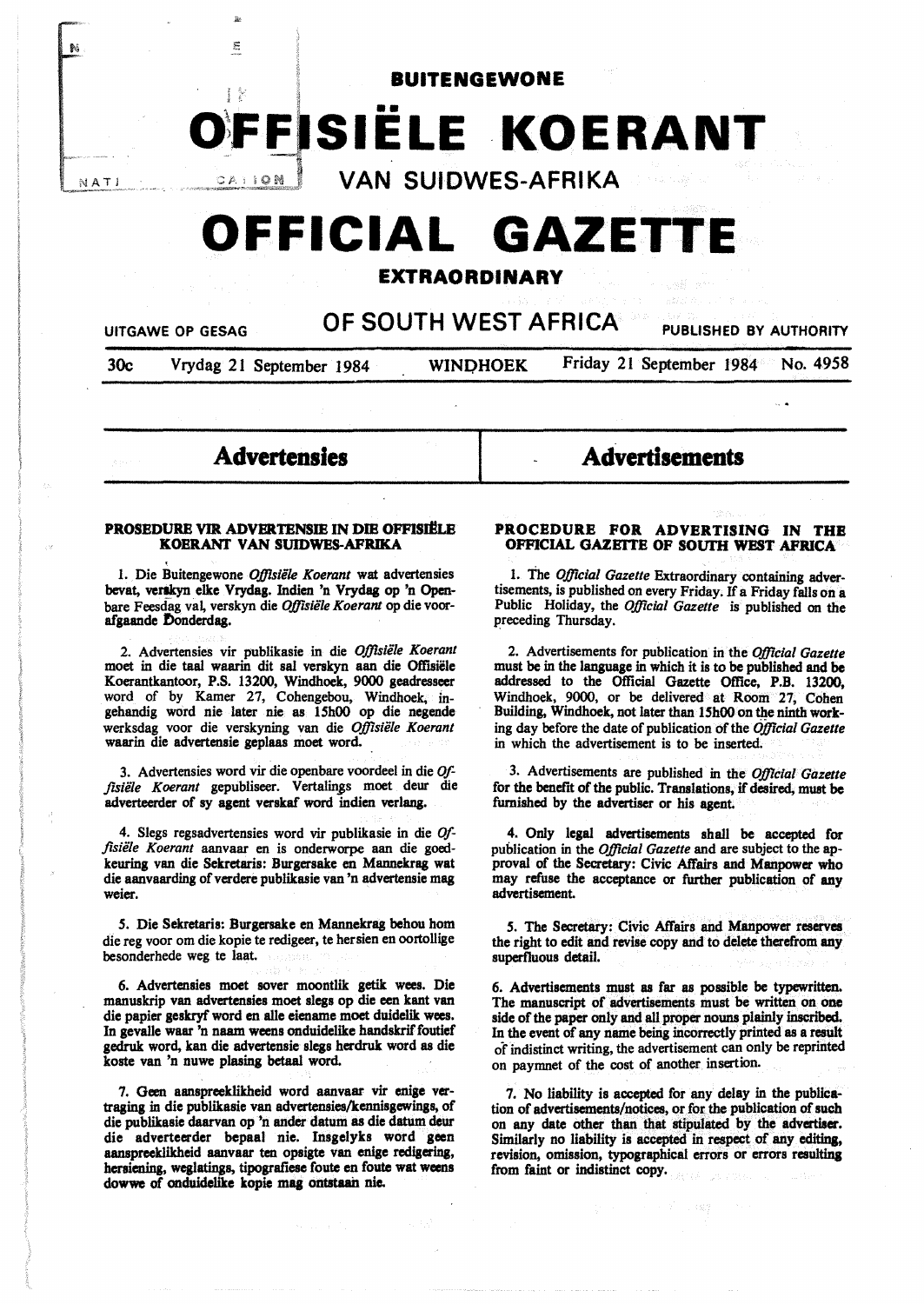*Tarlef per* 

8. Die adverteerder word aanspreeklik gehou vir enige skadevergoeding en koste wat voortvloei uit enige aksie wat weens die publikasie hetsy met of sonder enige weglating, foute, onduidelikhede of in watter vorm ookal, van 'n kennisgewing teen die Administrateur-generaal ingestel word.

9. Die jaarlikse intekengeld op die *Offisiele Koerant* is R20,00 posvry in hierdie **gebied** en die Republiek van Suid-Afrika, verkrygbaar by Swapers Beperk, Posbus *56,*  Windhoek, 9000. Oorsese intekenaars moet posgeld vooruitbetaal. Enke! eksemplare van die *Oj]lsie1e Koerant* is verkrygbaar van Swapers Beperk, Posbus *56,* Windhoek, 9000 teen die prys soos gedruk op eksemplaar. Eksemplare word vir slegs twee jaar in voorraad gehou.

I 0. Die koste vir die plasing van kennisgewings is soos volg en is betaalbaar by wyse van tjeks, wissels, pos- of geldorders:

# LYS VAN VASTE TARIEWE

| GESTANDAARDISEERDE                                                                                                             | Tarief per   |
|--------------------------------------------------------------------------------------------------------------------------------|--------------|
| <b>KENNISGEWINGS</b>                                                                                                           | plasing<br>R |
|                                                                                                                                | 3,25         |
| Aktes: Verlore dokumente                                                                                                       | 6,00         |
| Besigheidskennisgewings                                                                                                        | 5,00         |
| Boedelwettekennisgewings: Vorms J. 187, 193                                                                                    | 日常く。         |
| $197, 295, 297, 517$ en 519 $\ldots \ldots \ldots \ldots \ldots$                                                               | 2,00         |
| Derdepartyassuransie-eise om skadevergoeding<br>Insolvensiewet- en maatskappywettekennisge-                                    | 2,50         |
| wings: J. 28, J. 29. Vorms 1 tot $9 \ldots \ldots \ldots$                                                                      | 4,00         |
| L.W. — Vorms 2 en 6 — bykomstige verkla-<br>rings volgens woordetaltabel, toegevoeg tot die<br>basiese tarief.                 |              |
| Naamsverandering (vier plasings) $\dots\dots\dots\dots$<br>Naturalisasiekennisgewings (insluitende 'n her-                     | 25,00        |
| druk vir die adverteerder)<br>Onopgeëiste geld — slegs in die Buitengewone<br>Offisiële Koerantsluitingsdatum 15 Januarie (per | 2.00         |
| inskrywing van "naam, adres en bedrag")                                                                                        | 0,80         |
| Slagterskennisgewings                                                                                                          | 5,00         |
| Slumopruimingshofkennisgewings, per perseel                                                                                    | 4,00         |
| Verlore lewensversekeringspolisse                                                                                              | 2,00         |
| NIE-GESTANDAARDISEERDE KENNISGEWINGS                                                                                           |              |
| ティン 情報のあいた<br><b>National According to the continue of the Community Community</b>                                             |              |

#### Maatskappykennisgewings:

| Kort kennisgewings: Vergaderings, besluite, aan-<br>bod van skikking, omskepping van maatskappye,<br>vrywillige likwidasies, ens.: sluiting van lederegis-<br>ters vir oordragte en/of verklarings van dividende | 1 1,00 |
|------------------------------------------------------------------------------------------------------------------------------------------------------------------------------------------------------------------|--------|
| Dranklisensiekennisgewings (in Buitengewone Of-<br>fisiële Koerante, t.w. Junie/TVl.; November/Kaap;<br>Januarie/OVS; April/Natal) per tweetalige                                                                |        |
| aansoek<br>. <i>.</i> .                                                                                                                                                                                          | 7.00   |
| Verklaring van dividende met profytstate, notas<br>ingesluit                                                                                                                                                     | 25,00  |
| Lang kennisgewings: Oordragte, veranderings met<br>betrekking tot aandele of kapitaal, aflossings, be-                                                                                                           |        |
| sluite, vrvwillige likwidasies                                                                                                                                                                                   | 37,00  |
| Handelsmerke in Suidwes-Afrika                                                                                                                                                                                   | 11,00  |
| Likwidateurs en ander aangesteldes se kennisge-<br>wings                                                                                                                                                         | 7.00   |

8. The advertiser will be held liable for all compensation and costs **arising** from any action which may be instituted against the Administrator-General as a result of the publication of a notice with or without any omission, errors, lack of clarity or in any form **whatsoever.** 

9. The subscription for the *Official Gazette* is R20,00 per annum, post free in this territory and the Republic of South Africa, obtainable from Swapers Limited, P.O. Box 56, WINDHOEK, 9000. Postage must be prepaid by overseas subscriber. Single copies of the *Official Gazette* are obtainable from Swapers Limited, P.O. Box 56, Windhoek, 9000, at the price as printed on copy. Copies are kept in stock for two years only.

10. The charge for the insertion of notices is as follows and is payable in the form of cheques, bills, postal or money orders:

#### LIST OF FIXED TARIFF RATES

| STANDARDISED NOTICES                                                                                                                                         | Rate per<br>insertion<br>R |
|--------------------------------------------------------------------------------------------------------------------------------------------------------------|----------------------------|
| Transfer of business<br>. <i>. .</i>                                                                                                                         | 3,25                       |
| Deeds: Lost documents                                                                                                                                        | 6,00                       |
| Business notices<br>Administration of Estates Acts Notices: Forms                                                                                            | 5.00                       |
| J. 187, 193, 197, 295, 297, 517 and 519                                                                                                                      | 2,00                       |
| Third party insurance claims for compensation<br>Insolvency Act and Company Acts Notices: J. 28,                                                             | 2,50                       |
|                                                                                                                                                              | 4.00                       |
| $N.B.$ - Forms 2 and $6$ - additional statements<br>according to word count table, added to the<br>basic tariff.                                             |                            |
| Change of name (four insertions)<br>Naturalisation notices (including a reprint for the                                                                      | 25,00                      |
| advertiser)<br>Unclaimed moneys - only in the Official                                                                                                       | 2.00                       |
| Gazette Extraordinary, closing date 15 January                                                                                                               |                            |
| (per entry of "name, address and amount")                                                                                                                    | 0.80                       |
| Butchers' notices                                                                                                                                            | 5,00                       |
| Slum Clearance Court Notices, per premises                                                                                                                   | 4,00                       |
| Lost life insurance policies $\ldots, \ldots, \ldots, \ldots$                                                                                                | 2.00                       |
| NON-STANDARDISED NOTICES                                                                                                                                     |                            |
| Company notices:                                                                                                                                             | R                          |
| Short notices: Meetings, resolutions, offer of com-<br>promise, conversion of companies, voluntary win-<br>dings-up, etc.: closing of members' registers for |                            |
| transfers and/or declarations of dividends                                                                                                                   | 11,00                      |
| Liquor Licence Notices (in Gazettes, Extraor-<br>viz. June/Tvl.; November/Cape; January/O.F.S.;                                                              |                            |
| April/Natal), per bilingual application<br>1.7.1.1.1.1                                                                                                       | 7,00                       |
| Declaration of dividends with profit statements,                                                                                                             | 25.00                      |
| Long notices: Transfers, changes in respect of<br>shares or capital, redemptions, resolutions, volun-                                                        |                            |
| tary liquidations                                                                                                                                            | 37,00                      |
| Trade marks in South West Africa                                                                                                                             | 11,00                      |
| Liquidators' and other appointees' notices                                                                                                                   | 7,00                       |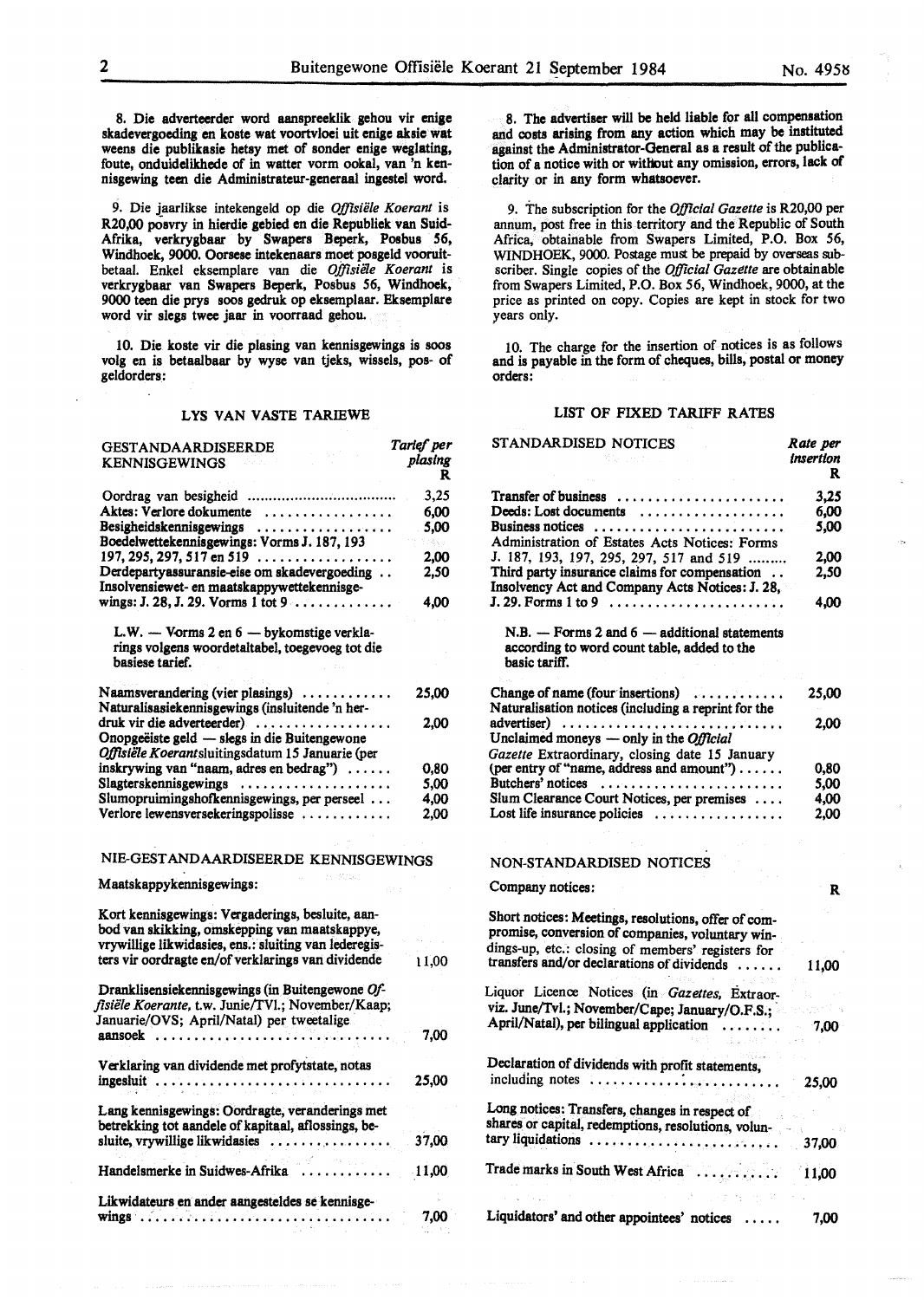GEREGTELIKE EN ANDER OPENBARE VERKOPE:

| Geregtelike verkope<br>Openbare veilings, verkope en tenders:           | 18.00                        |
|-------------------------------------------------------------------------|------------------------------|
| Tot 75 woorde $\dots\dots\dots\dots\dots\dots\dots\dots\dots\dots\dots$ | 6.00                         |
| $76$ tot 250 woorde                                                     | 15,00                        |
| $251$ tot 350 woorde                                                    | 23,00                        |
| <b>ORDERS VAN DIE HOF:</b>                                              | $\mathcal{H}_{\mathrm{eff}}$ |
| Voorlopige en finale likwidasies                                        |                              |
| of sekwestrasie :                                                       | 14.00                        |
| Vermindering of veranderings in kapitaal-                               |                              |
| samesmeltings, aanbod van skikking                                      | 37.00                        |
| Geregtelike besture, kurator bonis en soortgelyke                       |                              |
| en uitgebreide bevel nisi                                               | 37,00                        |
| Verlenging van keerdatum                                                | 4.00                         |
| Tersydestellings en afwysings van petisies (J. 158)                     | 4.00                         |

11. Die koste vir die plasing van advertensies, behalwe die kennisgewings wat in paragraaf 10 genoem word, is teen die tarief van 56c per sm dubbelkolom. (Gedeeltes van 'n sm moet as voile sm bereken word).

12. Geen advertensie word geplaas tensy die koste nie aan die Sekretaris,: Burgersake en Mannekrag betaalbaar gemaak word.

#### **Vorm/Form J 187**

# **LIKWIDASIE- EN DISTRIBUSIEREKENING IN BESTORWE BOEDELS WAT TER INSAE L£**

Ingevolge artikel 35(5) van Wet 66 van 1965, word bierby kennis gegee dat duplikate van die likwidasie- en distribusierekenings (eerste en finale, *tensy anders vermeld)* in die boedels hieronder vermeld, in die kantore van die Meester en Landdroste soos vermeld en gedurende 'n tydperk van 21 dae (of korter of !anger *indien spesiaal vermeld)* vanaf gemelde datums of vanaf datum van publikasie hiervan, as dit later is, ter insae lê van alle persone wat daarby belang het.

Indien binne genoemde tydperk geen besware daarteen by die betrokke\_ Meester ingedien word nie, gaan die eksekuteurs oor tot die uitbetalings ingevolge gemelde rekenings.

44/83 MAUSSNER (gebore SCHMIDT) Margarete 8501 Eckental Tauchersreuther Strasse Windhoek PF Koep & Co, Posbus 3516, Windhoek lste Vloer, Acme Corner, Kasinostraat, Windhoek.

6073/83 **KRAUER** Erike Sophia Berthilde 180906 0016 006 Walvis Bay First Walvis Bay Cape Town Barclays National Bank Ltd (Registered Commercial Bank) Cape Town Trustee Branch, P.O. Box 512, Cape Town, 8000.

429/83 BREGER Joachim Ernst **Martin RSA** 101020 502110 6 Briickenstraat nr *5,* Swakopmund Eerste en Finale Windhoek Liselotte Agnes Marie Breger (Gebore Zscheyge) 21 dae Swakopmund Swanepoel & Kinghorn, Posbus 1455, Swakopmund, 9000.

167/84 WHITTAKER Charlotte 021113 0009 007 Bowker Straat 2, Klein Windhoek Windhoek Windhoek Barclays Nasionale Bank Beperk, Posbus 1014, Kimberley.

195/84 JANSEN VAN VUUREN Daniel 010402 5002 00 7 Gobabis Anna Sophia Jansen van Vuuren Gobabis Windhoek Bank Windhoek Beperk Posbus 15 Windhoek

280/84 KIRSTEN Johan Frederik Jacobus 350303 0100 313 Atlasstraat 20, Windhoek Windhoek RH Meyeridricks, Bestuurder, Santamtrust Beperk, Posbus 4333, Kaapstad (Agent).

SALES IN EXECUTION AND OTHER PUBLIC SALES:

| Sales in execution $\dots \dots \dots \dots \dots \dots \dots \dots \dots$ 18,00<br>Public auctions, sales and tenders: |  |  |  |  |  |  |  |  |  |  |  |  |  |       |
|-------------------------------------------------------------------------------------------------------------------------|--|--|--|--|--|--|--|--|--|--|--|--|--|-------|
| Up to 75 words $\dots\dots\dots\dots\dots\dots\dots\dots\dots\dots$                                                     |  |  |  |  |  |  |  |  |  |  |  |  |  | -6.00 |
| $76$ to 250 words                                                                                                       |  |  |  |  |  |  |  |  |  |  |  |  |  | 15.00 |
|                                                                                                                         |  |  |  |  |  |  |  |  |  |  |  |  |  |       |

ORDERS OF THE COURT:

| <b>Provisional and final liquidations or seque-</b>       | 14,00 |
|-----------------------------------------------------------|-------|
| Reduction or change in capital mergers, offer of          |       |
| compromise                                                | 37,00 |
| Judicial managements, curator bonis and similar           |       |
| and extensive <i>rule nisi</i>                            | 37.00 |
| Extension of return date $\dots\dots\dots\dots\dots\dots$ | 4,00  |
| Supersession and discharge of petitions (J. 158).  4,00   |       |

11. The charge for the insertion of advertisements other than the notices mentioned in paragraph 10 is at the rate of 56c per cm double column. (Fractions of a cm must **be**  calculated as a cm).

12. No advertisements shall **be inserted** unless the **charge**  is prepaid, Cheques, drafts, postal or money orders must be made payable to the Secretary: Civic Affairs and Manpower.

# **LIQUIDATION AND DISTRIBUTION ACCOUNTS IN DECEASED ESTATES LYING FOR INSPECTION**

In terms of section 35(5) of Act 66 of 1965, notice is hereby given that copies of the liquidation and distribution accounts (first and final, *unless otherwise stated)* in the estates specified below **will be** open for the inspection of all persons interested therein for a period of 21 days (or shorter or longer If *specially stated)* from the date specified or from the date of publication hereof, whichever may be the later, and at the offices of the Master and Magistrates as stated.

Should no objection thereto be lodged with the Master concerned during the specified period, the executors will proceed to make payments in accordance with the accounts.

370/83 BRASE Otto Hugo Arno Ernst 2310210100032 Plaas Matador Distrik Okahandja Windhoek Barclays Nasionale Bank Bpk (Geregistreerde Handelsbank) Trusteetak Kaapstad, Posbus 512, Kaapstad.

27/84 GENTZ Herbert Otto Robert 0220304 5016 IO 0 42 Rhode Allee, Swakopmund Swakopmund Windhoek Barclays National Bank Limited (Registered Commercial Bank) Cape Town Trustee Branch, P.O. Box 512 Cape Town, 8000.

448/83 SEMMLER Mathilde Leopoldine 960617 0004 00 1 Ouetehuis, Luderitz Luderitz Windhoek Barclays Nasionale Bank Beperk (Geregistreerde Handelsbank) Trustee-tak Kaapstad, Posbus 512, Kaapstad.

219/83 STOFBERG Maria Magrietha 120316 0010 003 Usakos Tweede en Finale Usakos Windhoek Barclays Nasionale Bank Beperk (Geregistreerde Handelsbank) Trusteetak Kaapstad, Posbus 512, Kaapstad, 8000.

489/83 LAMBRECHTS Daniel Jacobus Lambrechts 400529 5033 00 0 Erf 12, Akademia Windhoek Windhoek Eksekuteur, Gert Johannes Muller P/A Muller & Brand, Posbus 2073, Windhoek.

46/83 SMIT Hendrika Wilhelmina 040915 001 0000 Deon Louw Tehuis, Gobabis Gobabis Windhoek KS Dannhauser, Posbus 210, Gobabis.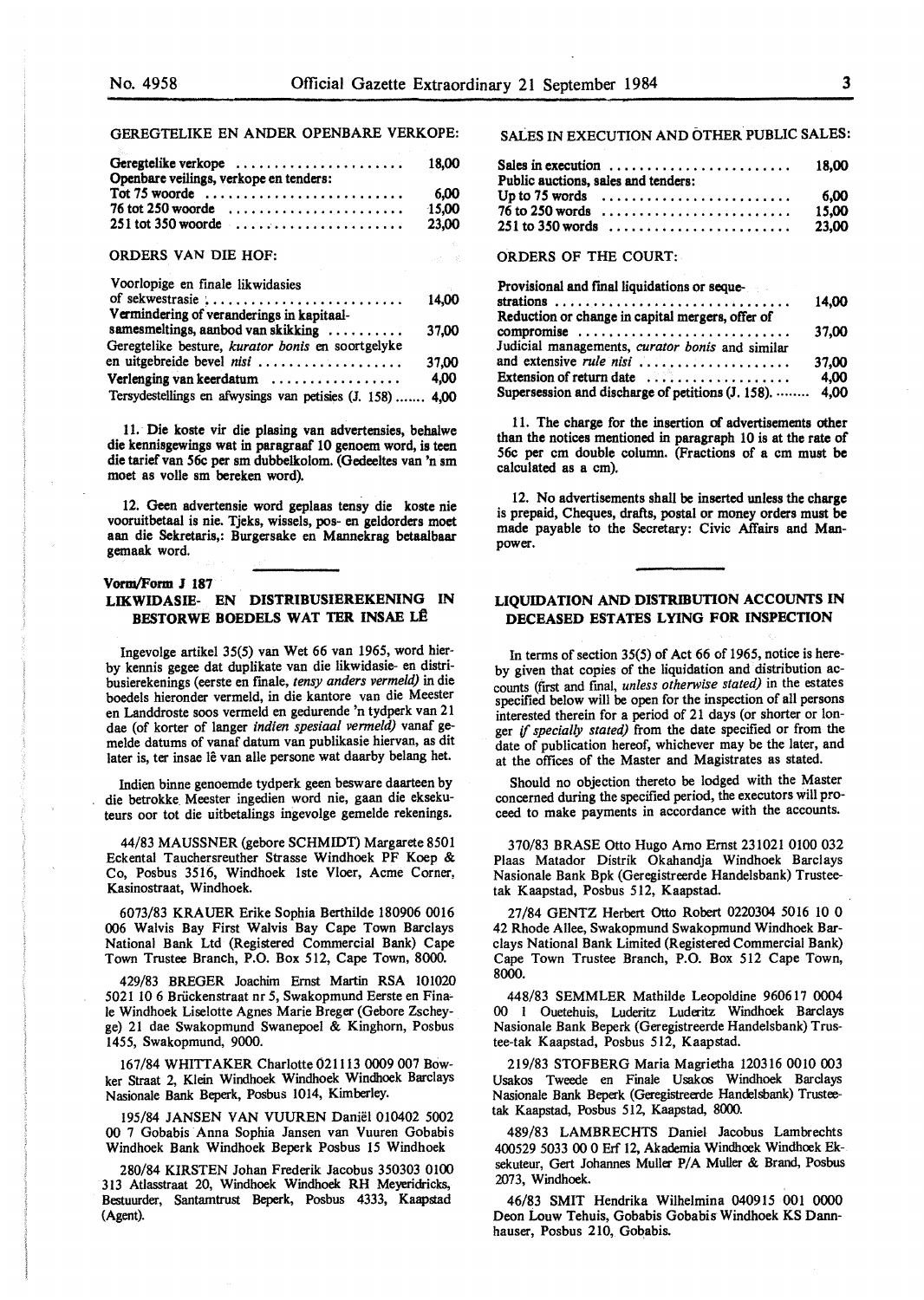#### VoravForm J 193

# **KENNISGEWING AAN KREDITEURE IN BESTOR-WE BOEDELS**

Alie persone wat vorderinge bet teen die boedels hieronder vermeld, word hierby versoek om hul vorderinge by die betrokke eksekuteurs en binne 'n tydperk van 30 dae (of andersins soos aangedui) **gereken** vanaf die datum van publikasie hiervan in te lewer. Die inligting word verstrek in die volgorde: Boedelnommer, familienaam en voorname, geboortedatum, persoonsnommer, laaste datum, familienaam, geboortedatum en persoonsnommer; naam en adres van eksekuteurs of gemagtigde agent, tydperk toegelaat vir lewering van vorderings *indten anders as 30 dae.* 

281/84 NOLTE Willem Andries 14 Augustus 1928 280814012005 Plaas Goris distrik Keetmanshoop 30 Junie 1984 Windhoek Lentin Botma & van den Heever Posbus 38 Keetmanshoop.

323/84 STRAUBE (Gebore Knabe-Scheft) Liselotte Frieda Ida 20 Januarie 1918 180120 0032 10 0 Windhoek Stein Straat 15 Julie 1984 Barclays Nasionale Bank Bpk Posbus 1014, Kimberley.

342/84 Windhoek THOMAS Johanna Sophia 1 Februarie 1910 J.T. Potgietertehuis 9 Julie 1984 Johannes Albertus Thomas 7 November 1908 081107 0100 012 Barclays Nasionale Bank Posbus 1014 Kimberley.

135/84 PAETZELT Ursula Asta Jutta 13.7.1909 0007130100036 Posbus 132 Maltahohe 15 Maart 1984 Mev. A E R Kürschner Posbus 132 Maltahohe.

5.36/83 Windhoek LOUW Gabriel Petrus 16 Julie 1911 110716 01 0006 9 Posbus 343, Usakos 4 Desember 1983 Anna Johanna Francina Louw (Gebore Engelbrecht) *5* Mei 1916 R.S.A. 160505 0010 00 3 en S.W.A. 160505 01 00050 Barclays Nasionale Bank Beperk (Geregistreerde Handelsbank) Trustee-tak Kaapstad, Posbus 512, Kaapstad, 8000.

# **NOTICE TO CREDITORS** IN **DECEASED ESTATES**

All persons having claims against the estates mentioned below are hereby called upon to lodge their claims with the executors concerned, within 30 days (or otherwise as indicated) calculated from the date of publication hereof. The information is given in the following order: Estate number, surname and christian names, date of birth, identity number, last address, date of death; surviving spouse's names, surname date of birth and identity number; name and address of executor or authorised agent, period allowed for lodgement of *claims* if *other than 30 days.* 

249/84 Windhoek HENDRICKS Christene 22.2.1954 540222 0162 01 3 Windhoek 25.5.1984 Louis Gerard Hendricks Bank Windhoek Beperk Posbus 15 Windhoek.

293/84 Windhoek KLEIN Friedrich Wilhelm Alfred 1 Julie.1911 110701 5028 00 6 Staatshospitaal Windhoek 6 Julie 1984 Barclays Nasionale Bank Beperk, Posbus 1014 Kimberley.

364/84 Windhoek ROGL Werner Julius Jakob 11 September, 1922 220911 01 00180 No. 52 Voigts Street Windhoek 20 August, 1984 RG Fröhlich (Agent for the Executor) C/O R.P. Frohlich & Co., PO Box 1374, Windhoek.

335/84 Windhoek GLAUE Erika Maria 26 Oktober 1908 081026 0006 00 4 Susanne Grauheim, Windhoek Bismark straat 29 25 Julie 1984 Hermann Arnfried Glaue 28 Oktober 1912 121028 5006 00 7 Barclays Nasionale Bank Beperk Posbus 1014, Kimberley.

365/84 Windhoek KING Robert Zechy Coyte 2.12.1914 141202 01 0005 3 Outjo 1.8.1984 Bank Windhoek Beperk Posbus 15 Windhoek.

#### Vorm/Form 519

# **LIKWIDASIE EN DIS1RIBUSIEREKENING** IN **BB-STORWE BOEDEL WAT TER INSAE LÊ**

lngevolge artikel 35(5) van Wet 66 van 1964 word hierby kennis **gegee** dat die likwidasie- en distribusierekening in die Boedel in die Bylae vermeld in die kantore van die Meester van die Hooggeregshof en Landdros soos vermeld vir 'n tydperk van 21 dae vanaf die datum van publikasie hiervan (of andersins soos aangedui) ter insae sal lê vir alle persone wat daarby belang het.

Indien geen besware daarteen by die Meester binne die gemelde tydperk ingedien word nie, sal die eksekuteur tot uitbetaling daarvolgens oorgaan.

339/84 NEL Jacobus Johannes 301008-5025-00-1 Windhoek Eerste en Finale Ne! Sophia Maria Lodewika 21/9/84 Windhoek Standard Bank SWA Bpk (Registered Commercial Bank) Trustee Branch PO Box 2164, Windhoek 9000.

# **LIQUIDATION AND DISTRIBUTION ACCOUNT IN DECEASED ESTATE LYING FOR INSPECTION**

In terms of section 35(5) of Act 66 of 1965 notice is hereby given that the liquidation and distribution account in the Estate specified in the Schedule will be open for inspection of all persons interested therein for a period of 21 days from the date of publication hereof (or otherwise as indicated) at the offices of the Master of the Supreme Court and Magistrate, as stated.

Should no objection thereto be lodged with the Master du- . ring the specified period, the Executor will proceed to make payment in accordance therewith.

296/84 BORMAN Johannes Gysbertus Roos 031030 5002 00 3 Uitspanweg 36 Okahandja First and Final Bornman Maria Susanna 21 days Windhoek Okahandja Standard Bank SWA Ltd (Registered Commercial Bank) Trustee Branch PO Box 2164, Windhoek 9000.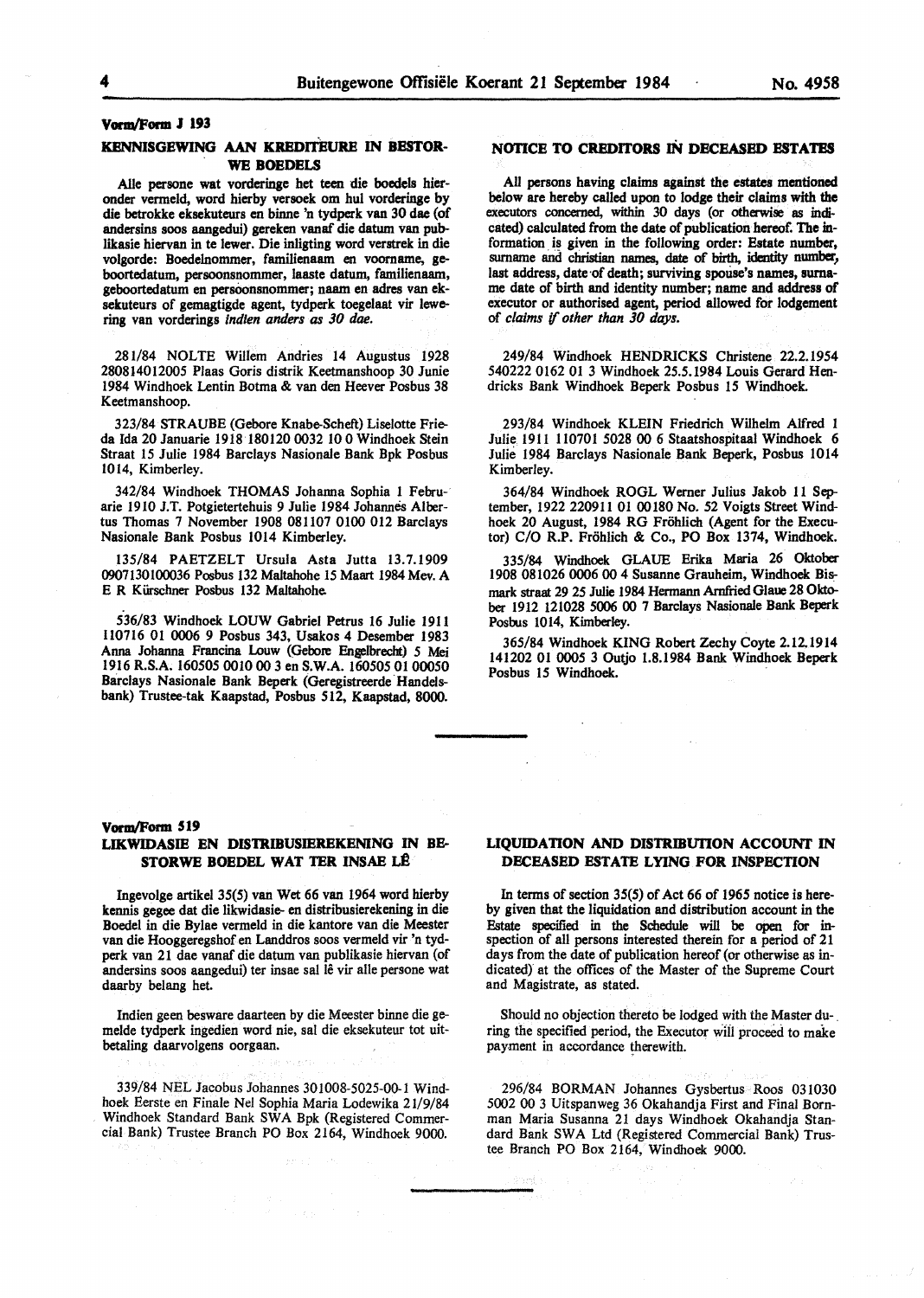# **Vorm/Form J 29**

# **EERSTE BYEENKOMSTE VAN SKULDBISER.S, KONTR.IBUANTE,** LEDE **OF SKULDBRIEFHOUER.S VAN GESEKWESTREERDE BOEDELS, MAATSKAP-PYE** IN **LIKWIDASIE OF ONDER VOORLOPIGE GER.EGTELIKE BESTUUR**

Nademaal die boedels of maatskappye hieronder vermeld op las van die Hooggeregshof van Suidwes-Afrika gesekwestreer, gelikwideer of onder voorlopige geregtelike bestuur geplaas is, word hierby deur die Meesters van die Hooggeregshof ingevolge artikels 17(4) en 40(1) van die Insolvensiewet, 1936, artikels 119(3), 125(1) en 196bls(4) van die Maatskappywet, 1936, 1926, en artikels 356(1), 364(1) en 429 van die Maatskappywet, 1973, kennis gegee dat 'n eerste byeenkoms van skuldeisers, kontribuante, lede of skuldbriefhouers van genoemde boedels of maatskappye op die datums, ure en plekke hieronder vermeld, vir die bewys van eise teen die boedels of maatskappye, die verkiesing van kurators, likwidateurs of geregtelike bestuurders of bestuurders of voorlopige geregtelike bestuurders, of vir die doeleindes bedoel in artikel 364 of 431 van Wet 61 van 1973, na gelang van die geval, gehou sal word.

In 'n plek waarin 'n kantoor van 'n Meester is, word die byeenkoms voor die Meester en op ander plekke voor die Landdros gehou.

# FIRST MEETINGS OF CREDITORS, CONTRIBU-**TORIES, MEMBERS OR DEBENTURE-HOLDERS OF SEQUESTRATED ESTATES, COMPANIES BEING WOUND UP OR. PLACED UNDER PROVISIONAL JUDICIAL MANAGEMENT**

The estates and companies mentioned below having been placed under sequestration, being wound up or having been placed under provisional judicial management by order of the Supreme Court of South Africa, Masters of the Supreme Court hereby given notice, pursuant to section  $17(4)$  and 40(1) of the Insolvency Act, 1936, section 119(3), 125 (1) and 196bis (4) of the Companies Act, 1926, and sec-tions 356(1), 364(1) and 429 of the Companies Act, 1973, that first meeting of creditors, contributories, members or debenture-holders of the said estates or companies will be held on the dates and at the times and places mentioned below, for proof of claims against the estates or companies, the election of trustees, liquidators or judicial managers or managers or provisional judicial managers or for the purposes referred to in section 364 or 431 of Act 61 of 1973, as the case may be.

Meetings in a place in which there is a Master's office, will be held before the Master; elsewhere they will be held before the Magistrate.

W19/84 Securior (Edms) Bpk. Continental Gebou Kaiserstraat, Windhoek, 9000 10-08-1984 07-09-1984 Suidwes-Afrika 3 Oktober 1984, 10h00, Meester van die Hooggeregshof P.Sak 13190, Windhoek 9000.

#### **Vorm/Form 2**

# **BYEBNKOMS VAN SKULDEISERS** IN **GESEK-**WESTREERDE BOEDELS OF MAATSKAPPYE IN **LIKWIDASIE**

Ingevolge artikels 41 en 42 van die Insolvensiewet, 1936, artikels 179 en 182 van die Maatskappywet, 1926, en artikels 339 en 336 van die Maatskappywet, 1973, word hierby kennis gegee dat 'n byeenkoms van skuldeisers in die gesekwestreerde boedels of maatskappye in likwidasie hieronder vermeld, gehou sal word met aanduiding van die nommer van boedel/maatskappy; die naam en beskrywing van boedel/maatskappy; die datum, uur en plek van byeenkoms en die doe! van byeenkoms.

In 'n plek waarin 'n kantoor van 'n Meester is, word die byeenkoms voor die Meester gehou en in ander plekke voor die Landdros.

# **MEETING OF CREDITORS IN SEQUESTRATED ESTATES OR COMPANIES BEING WOUND UP**

Pursuant to section 41 and 42 of the Insolvency Act, 1936, section 179 and 182 of the Companies Act, 1926, and section 339 and 366 of the Companies Act, 1973, notice is hereby given that a meeting of creditors will be held in the sequestrated estate or companies being wound up mentioned below, indicating the number of estate/company: the name and description of estate/company; the date, hour and place of meeting and the purpose of meeting.

Meetings in a place in which there is a Master's Office, will be held before the Master; elsewhere they will be held before the Magistrate.

W23/83 Insolvente boedel van Jacobus Willem Celliers 4 Oktober 1984 10h00 Landdros Keetmanshoop 1. Bewys van verdere eise. 2. Passering van resolusies. 3. Opdrag van krediteure te verkry i.v.m. verkoping van Insolvent se huisraad JA Botma Kurator p/a Lentin Botma & v d Heever Posbus 38 Keetmanshoop.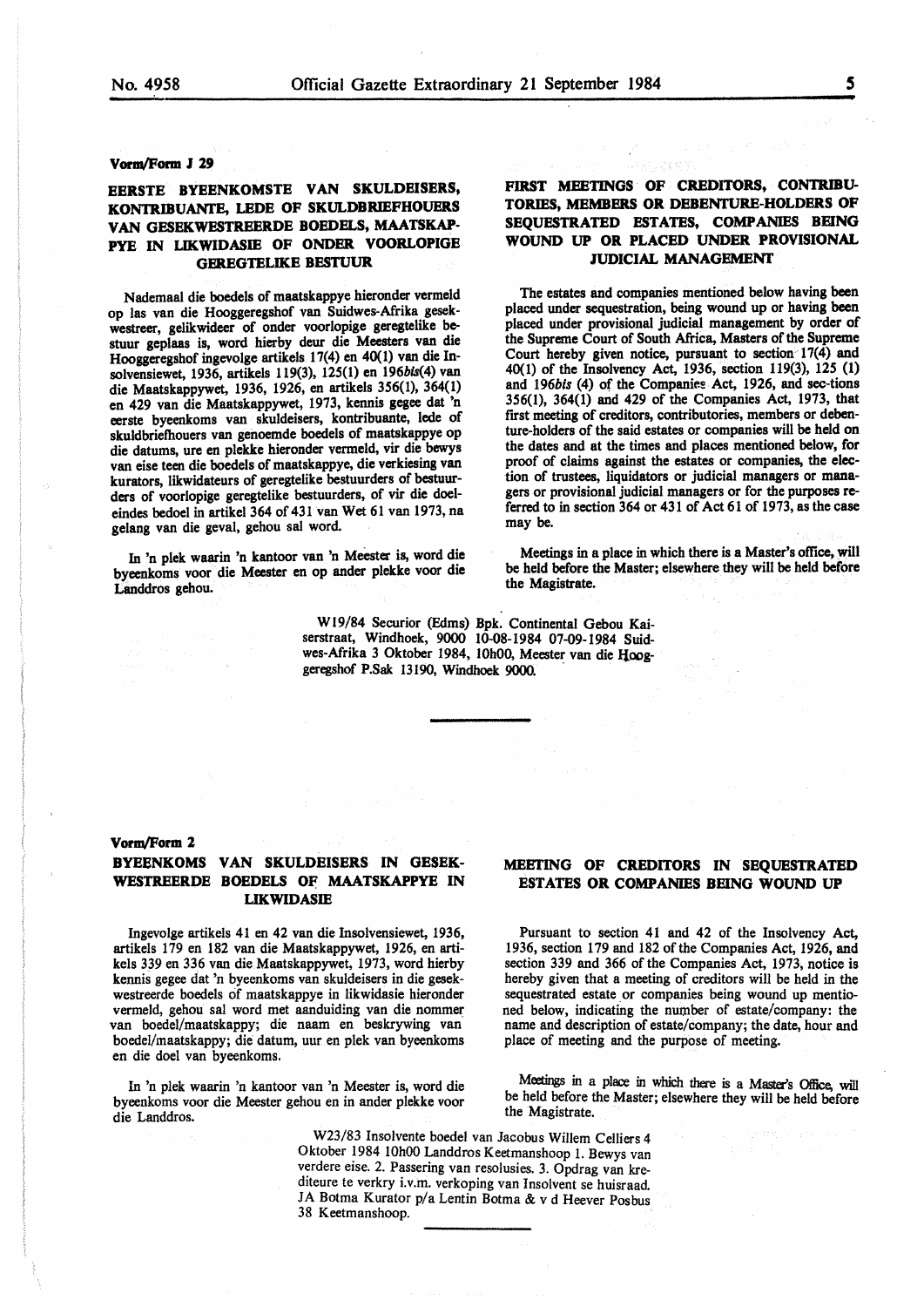#### **Vorm/Form 4**

# **LIKWIDASIE REKENINGE EN PLANNE VAN**  DISTRIBUSIE OF KONTRIBUSIE REKENING IN **GESEKWESTREERDE BOEDELS OF MAATSKAP-PYE IN LIKWIDASIB**

Ingevolge artikel 108(2) van die Insolvensiewet, 1936, artikel 136{2) van die Maatskappywet, 1926, en artikel 406(3) van die Maatskappywet, 1973, word hierby kennis gegee dat die likwidasie- distribusie- of kontribusierekening\_s in die boedels of die maatskappye, na gelang van die geval, hieronder vermeld ter insae van skuldeisers of kontribuante sal le op die kantore van die Meester en Landdroste daarin genoem, gedurende 'n tydperk van 14 dae, of die tydperk wat daarin vermeld is, vanaf die datum hieronder vermeld of vanaf die datum van publikasie hiervan, watter datum ook al die Jaaste is.

W12/83 Zoo Apotheke {Pty) Ltd (In Liquidation) First and Final Liquidation and Distribution a/c. At the offices of :the Master of the Supreme Court in Windhoek for a period of 14 days as from the 21st September 1984. Dr OFC Herrigel c/o Security Trust SWA (Pty) Ltd PO Box 3599 Windhoek 9000.

#### **Vorm/Form 5**

# **UITKEER VAN DIVIDENDE EN INSAMELING VAN KONTRIBUSIBS IN GESEKWESTREERDE BOEDELS OF MAATSKAPPYE IN LIKWIDASIE**

Nademaal die likwidasierekeninge en distribusie-of kontribusie-rekenings in die gesekwestreerde boedels of maatskappye in likwidasie, na gelang van die geval, hieronder vermeld op die datums daarin vermeld, bekragtig is, word hierby ingevolge artikel 113(1) van die Insolvensiewet, 1936, artikel 139(2) van die Maatskappyewet, 1926, en artikel 409(2) van die Maatskappyewet, 1973 kennis gegee dat uitbetaling van dividende of insameling van kontribusies aan die gang is in genoemde boedels of maatskappye soos hieronder uiteengesit en dat elke kontribusiepligte skuldeiser die bedrag deur horn verskuldig by die adres hieronder genoem aan die kurator of likwidateur moet betaal.

W31/82 FFM Engineering (Pty) Ltd (In Liquidation) 1984- 09-04 An equalising final dividend being paid to creditors No's 10 to 13. Dr OFC Herrigel, c/o Security Trust SW A (Pty) Ltd PO Box 3599 Windhoek 9000.

#### **Vorm/Form 517**

# **KENNISGEVvlNG AAN KREDITEURE** IN **BESTOR-WE BOEDELS**

Alie persone wat vorderinge het teen die boedels in die bylae vermeld, word versoek om sodanige vorderings binne 'n tydperk van 30 dae (of andersins soos aangedui) vanaf die datum van publikasie hiervan by die betrokke eksekuteurs in te !ewer.

375/84 NEDERLOF Hester Helena Dorothea 20.6.1940 400620 0029 000 Grootfontein 22.7.1984 30 days Windhoek SWA Agent for Executer Standard Bank SWA Ltd. (Registered Commercial Bank) Trustee Branch PO Box 2\_164, Windhoek 9000.

# **LIQUIDATION ACCOUNTS AND PLANS OF DISTRIBUTION OR CONTRIBUTION IN SEQUES-TRATED ESTATES OR COMPANIES BEING WOUND UP**

Pursuant to section 108(2) of the Insolvency Act, 1936, section 136(2) of the Companies Act, 1926, and section 406(3) of the Companies Act, 1973, notice is hereby **given**  that the liquidation account and plans of distribution or contribution in the estates or the companies mentioned below will lie open for inspection by creditors or contributories at the offices of the Master and the Magistrates stated therein, for a period of 14 days, or for such a period as stated therein, from the dates mentioned below or from the date of publication hereof, which-ever may be the later date.

W8/82 Insolvent Estate GJ Booysen Fourth and Final Liquidation and Distribution a/c. At the offices of the Master of the Supreme Court, Windhoek for a period of 14 days as from the 21st September 1984. Dr OFC Herrigel c/o Security Trust SWA (Pty) Ltd PO Box 3599 Windhoek 9000.

# **PAYMENT OF DIVIDENTS AND COLLECTION OF CONTRIBUTIONS IN SEQUESTRATED ESTATES OR COMPANIBS BEING WOUND UP**

The liquidation accounts and plans of distribution or con- ·tribution in the sequestrated estates of companies being wound up, as the case may be, mentioned below having been confirmed on the date therein mentioned, notice is hereby given, pursuant to section 113(1) of the Insolvency Act, 1936, section 139(2) of the Companies Act, 1926, and section 409(2) of the Companies Act, 1973, that dividends are in the course of payment or contributions are in the course of collection in the said estates or companies as set forth below and that every creditor liable to contribution is required to pay to the trustee or liquidator the amount for which he is liable at the address mentioned below.

W4/83 Insolvent Estate CJ Coetzee t/a Coetzee Construction 1984-09-04 Second and fmal dividend being paid to concurrent creditors. Dr OFC Herrigel, c/o Security Trust SWA (Pty) Ltd, PO Box 3599 Windhoek 9000.

### **NOTICE TO CREDITORS IN DECEASED ESTATES**

All persons having claims against the estates specified in the schedule, are called upon to lodge their claims with the executors concerned within a period of 30 days (or otherwise as indicated) from the date of publication hereof.

309/84 FARMER Gert 24-6-1954 5406245099 01 9 Windhoek 12-6-1984 Farmer Anna Christina 30 days Windhoek SWA Agent vir Eksekutrise Standard Bank SWA Bpk (Geregistreerde Handelsbank) Trustee tak Posbus 2164, Windhoek 9000.

376/84 STOFFELS Lorraine 9-5-1957 570509 0175208 Windhoek 28-07-1984 30 days Windhoek SWA Standard Bank SW A Bpk (Geregistreerde Handelsbank) Trustee Tak Posbus 2164, Windhoek 9000.